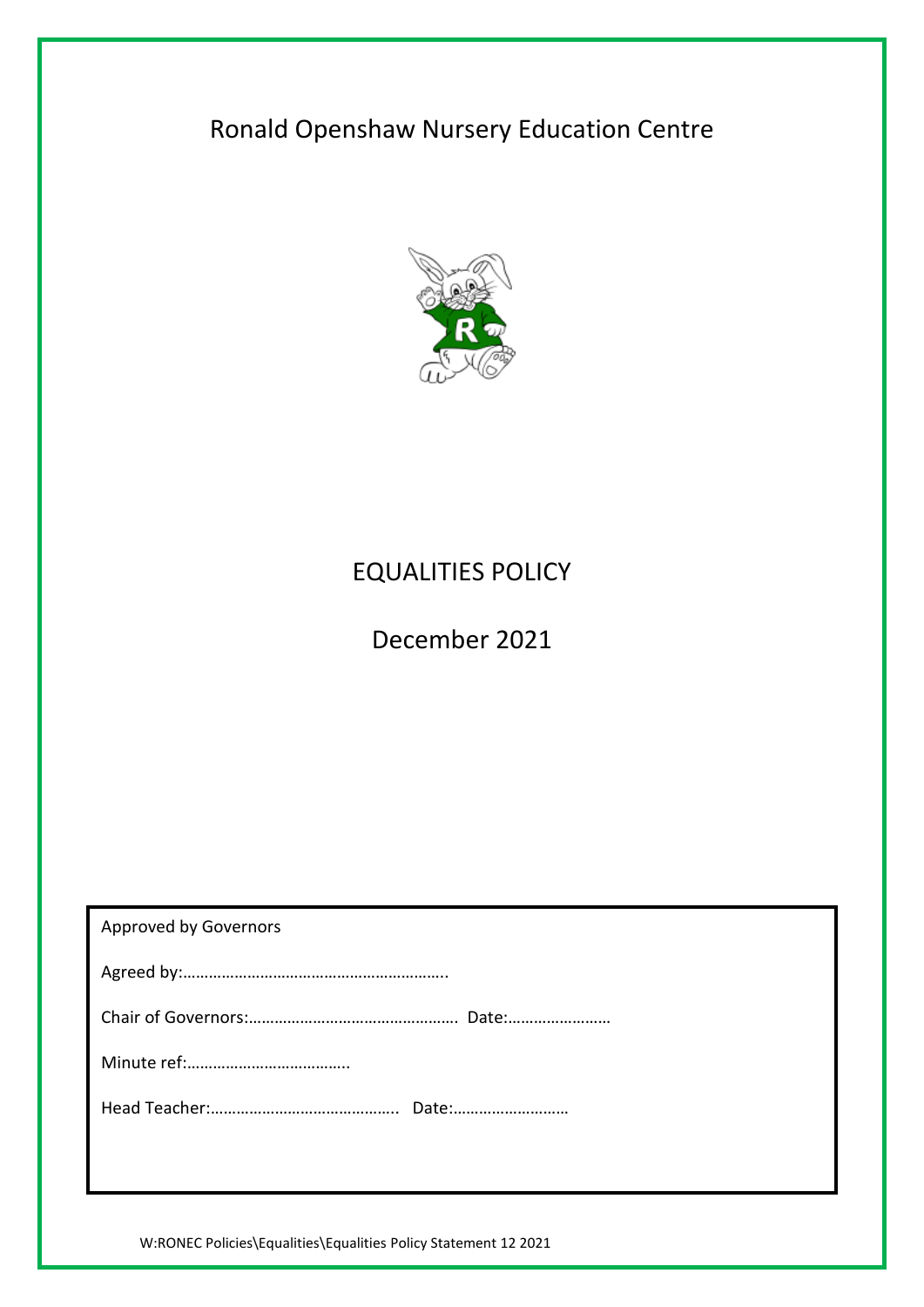### **Policy Statement**

At Ronald Openshaw Nursery Education Centre we aim to develop the full potential of those in our care. We will ensure that our service is fully inclusive in meeting the needs of all our children and families. We uphold the nine characteristics of the Equality Act 2010 by ensuring that all users of our services, staff and visitors are treated equally, with dignity and respect, irrespective of:

- $\bullet$  Age
- Disability
- Sex
- Sexual orientation
- Gender/ gender reassignment
- Race (including ethnic origin, colour, nationality and national origin)
- Religion or belief (including philosophical belief)
- Marriage and civil partnership
- Pregnancy and maternity

Within the centre staff will provide an environment which promotes the Fundamental British values of democracy, rule of law, individual liberty, mutual respect and tolerance. We are committed to anti-discriminatory practice to promote equality of opportunity and valuing diversity for all children and families.

We will work to maintain equality for all children, families, staff and visitors within the centre by:

- $\checkmark$  Providing a secure and accessible environment in which all can flourish and contributions are considered and valued;
- $\checkmark$  Provide positive and non-stereotypical information about gender roles, diverse ethnic and cultural groups and disabled people.
- $\checkmark$  Promoting equality, valuing diversity and supporting anti-discriminatory practice

#### **Responding to Discrimination**

Displaying of openly discriminatory and possibly offensive behaviour or material, from children, parents / carers, visitors or employees that undermines self-respect and fundamental British values will be challenged by staff. This includes:

- Name-calling and bullying with regard to ethnicity, religion, colour, gender, sexuality, physical appearance or ability / disability.
- Threatening behaviour.
- **•** Favouritism
- Exclusion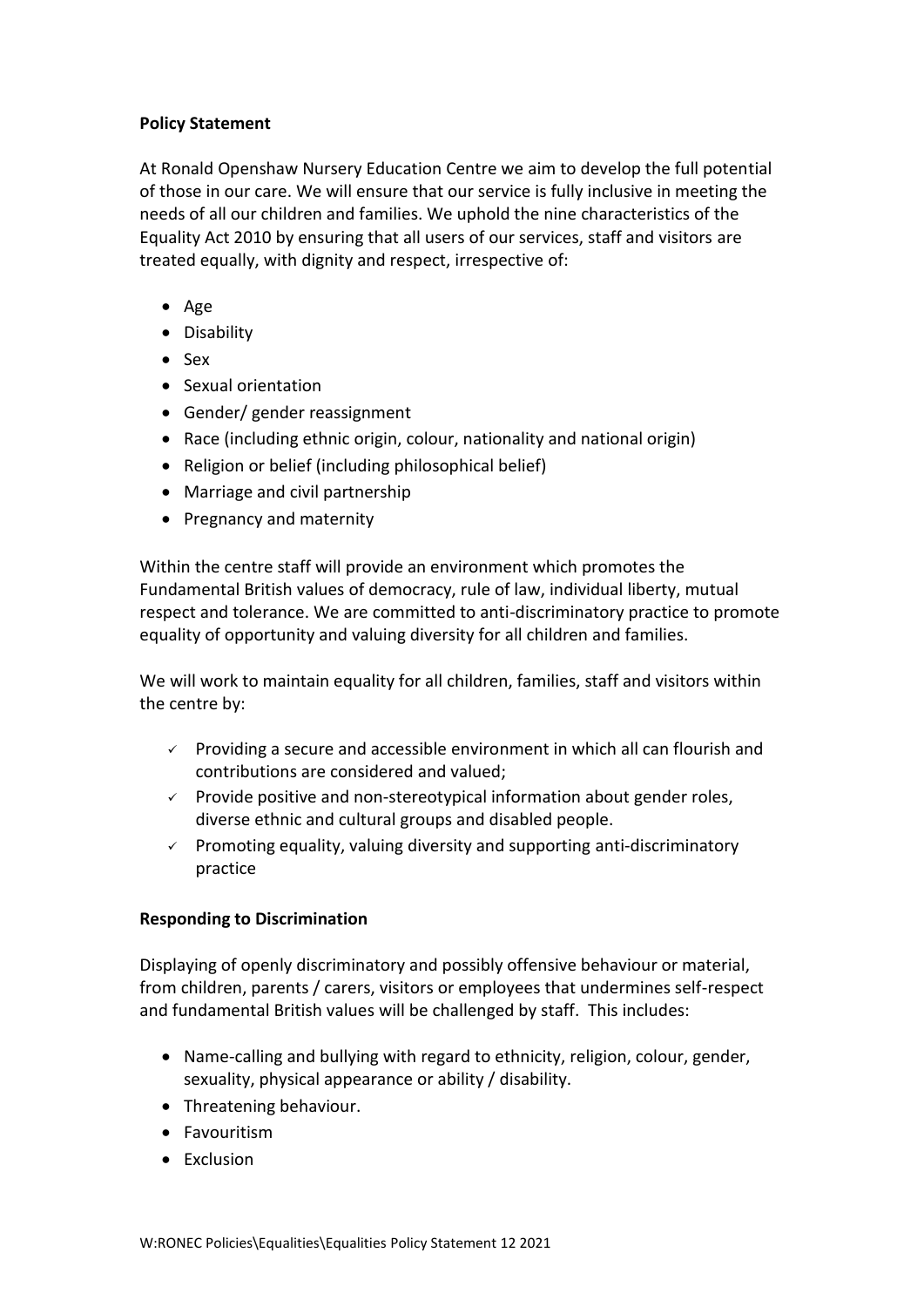Any such incidents will be reported to the Headteacher who will deal with them promptly and thoroughly and if deemed appropriate, the Headteacher will pass them on the LA for monitoring purposes.

### **Admissions**

As a maintained nursery school our setting is open to all members of the local Newham community and our admissions policy is based on a fair and transparent system.

We do not discriminate against a child or their family by preventing entry to our nursery on the basis of any of the protected characteristics and will actively develop a support plan when entry may need to be facilitated by additional support.

### **Curriculum**

The nursery will offer a well-differentiated early year's foundation stage curriculum to ensure that:

- All children feel valued and good about themselves and those with additional needs are supported appropriately.
- All children have equality of access to learning by providing appropriate challenges for lower and higher achievers, recognising different learning styles.
- The setting is accessible to all children and adjustments are made when feasible (see Access Strategy).
- All children can access a wide range of cross cultural, cross gender, multi lingual, sensory and physical development equipment and books that do not promote stereotypical or derogatory images.
- All children can value and respect each other's languages, cultures and beliefs and a wide range of festivals and special occasions are celebrated.
- The cultural diversity of our neighbourhood is reflected and parents/carers are welcomed to contribute to the curriculum by sharing aspects of their culture through activities such as cooking, storytelling, drama, music and dance.
- All children understand that discriminatory behaviour and remarks are hurtful and unacceptable.
- Staff and Visitors provide positive role models.
- The nursery acknowledges the individual dietary needs of children and respects cultural customs of mealtimes whilst working within a Healthy Eating framework. Children will learn about and develop a respect for cultural differences.
- The need for positive action to alleviate disadvantage for target groups is considered in proportion to the aim.

#### **Diversity in Families**